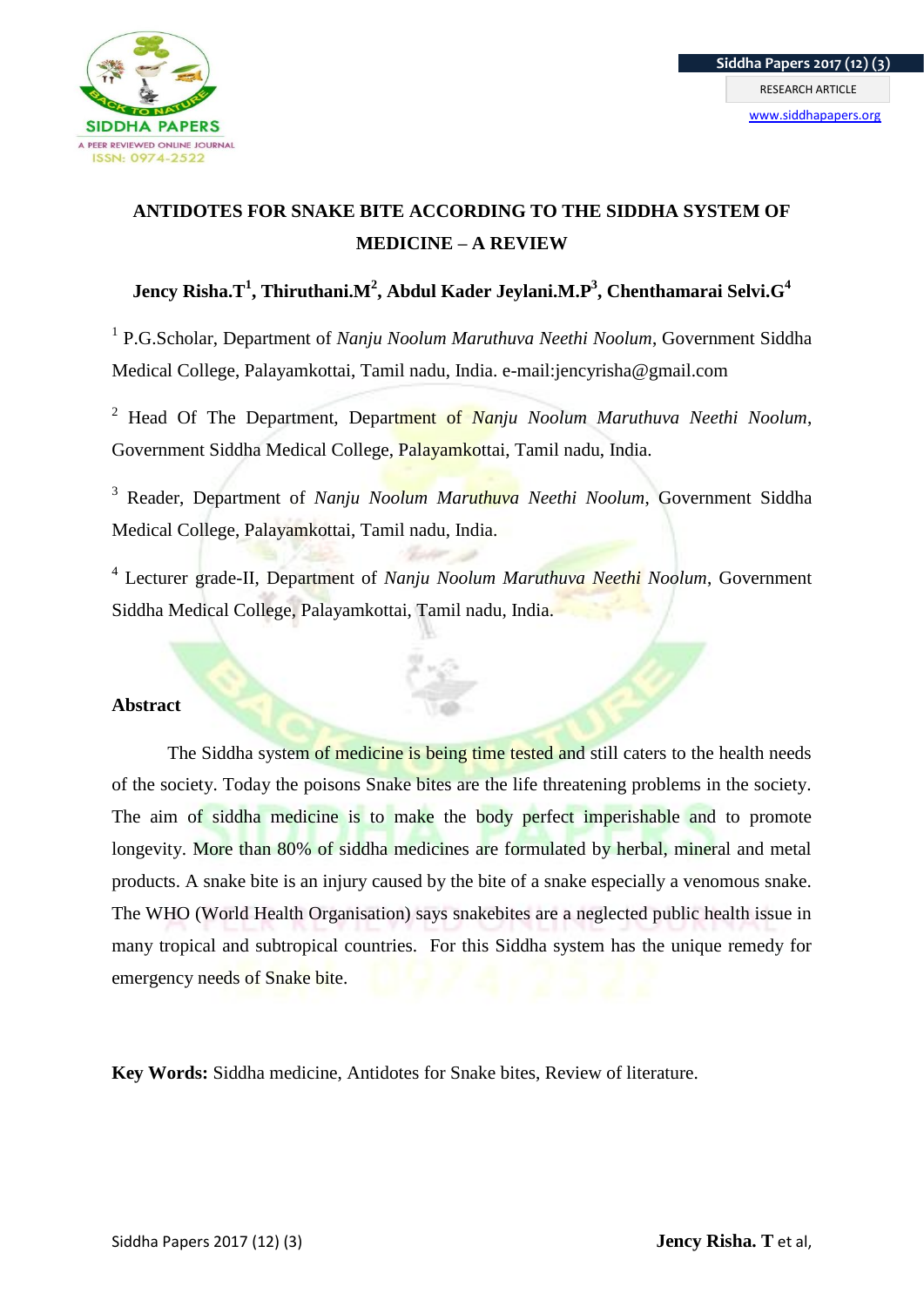## **Aim and Objective**

The aim and objective of this review paper is to disclose the effectiveness of Siddha medicines in the treatment of Snake bite cases to health management and also to conduct the research work about the medicine for its standardisation.

## **Introduction**

The siddha system of medicine provides the health care through prophylaxis treatment and rejuvenation. The number of venomous snakebites that occur each year may be as high as five million. They result in about 2.5million poisonings and 20,000 to 1,25,000 deaths. In India only five of them are dangerously poisonous to man; i.e King Cobra, Common Cobra, Common Krait, Russell's viper and Saw-Scaled viper. Antivenom is effective at preventing death from bites, however antivenomous frequently have side effects. For a physician, it nourishes knowledge about the art of diagnosis, pharmacology, and toxicology. The frequency and severity of bites vary greatly among different parts of the world. The siddha system of medicine comprising with it all sciences. In certain life threatening condition like snake bite **poisons** siddhars enumerated some herbals, herbometal and herbomineral formulation.

#### **Materials and Methods:**

#### **Snakes:**

The poisonous snakes may be divided into five families:

1.Viperidae

2.Elapidae

- 3.Hydrophidae or sea snakes
- 4.Colubridae
- 5.Atractaspidiae.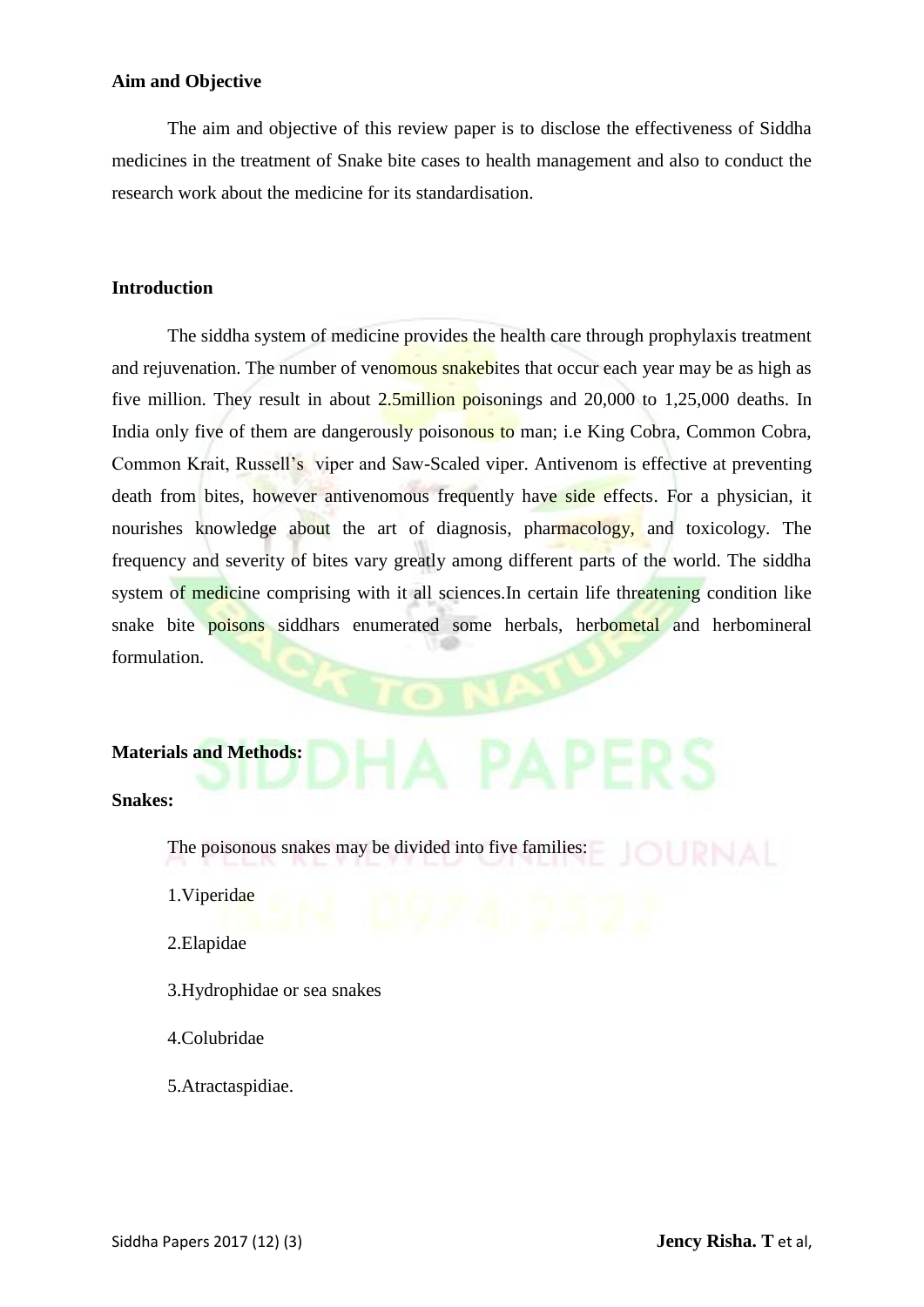#### **Common poisonous snakes in India:**

- 1. The cobra
- 2. The King cobra
- 3. The common Krait
- 4. The banded Krait
- 5. Russell's viper or Daboia
- 6. Sea snakes.

### **Poison gland:**

They are the modified parotid salivary glands in the snake. They are situated behind the eyes, One on each side of the head above the upper jaw.

## **Fangs:**

Fangs are sharp, long, hollow or grooved teeth that are connected to a small sac in the snake's head behind its eyes. These sacs produce a poisonous liquid called venom. All the poisonous snakes have two fangs. They are bigger than the other teeth and are grooved or canalised in poisonous sankes. Non – poisonous snake bites leave a number of small impressions in a row. When a snake bites, venom is released and starts to work immediately to kill or paralyze the prey.

#### **Snake venom:**

It is produced in modified parotid glands, normally responsible for secreting saliva. It is stored in structures called alveoli behind the animal eyes, and ejected voluntarily through its hollow tubula fangs. Venom is composed of hundreds to thousands of different proteins and enzymes. Venom in many snakes, affects virtually every organ system in the human body and can be a combination of many toxins, including **cytotoxins, hemotoxins, neurotoxins, and myotoxins**. The colubrine and elapidae venom is mainly neurotoxic, and has a primary toxicity for the respiratory and cardiac centres. The viperine venom is mainly haemolytic and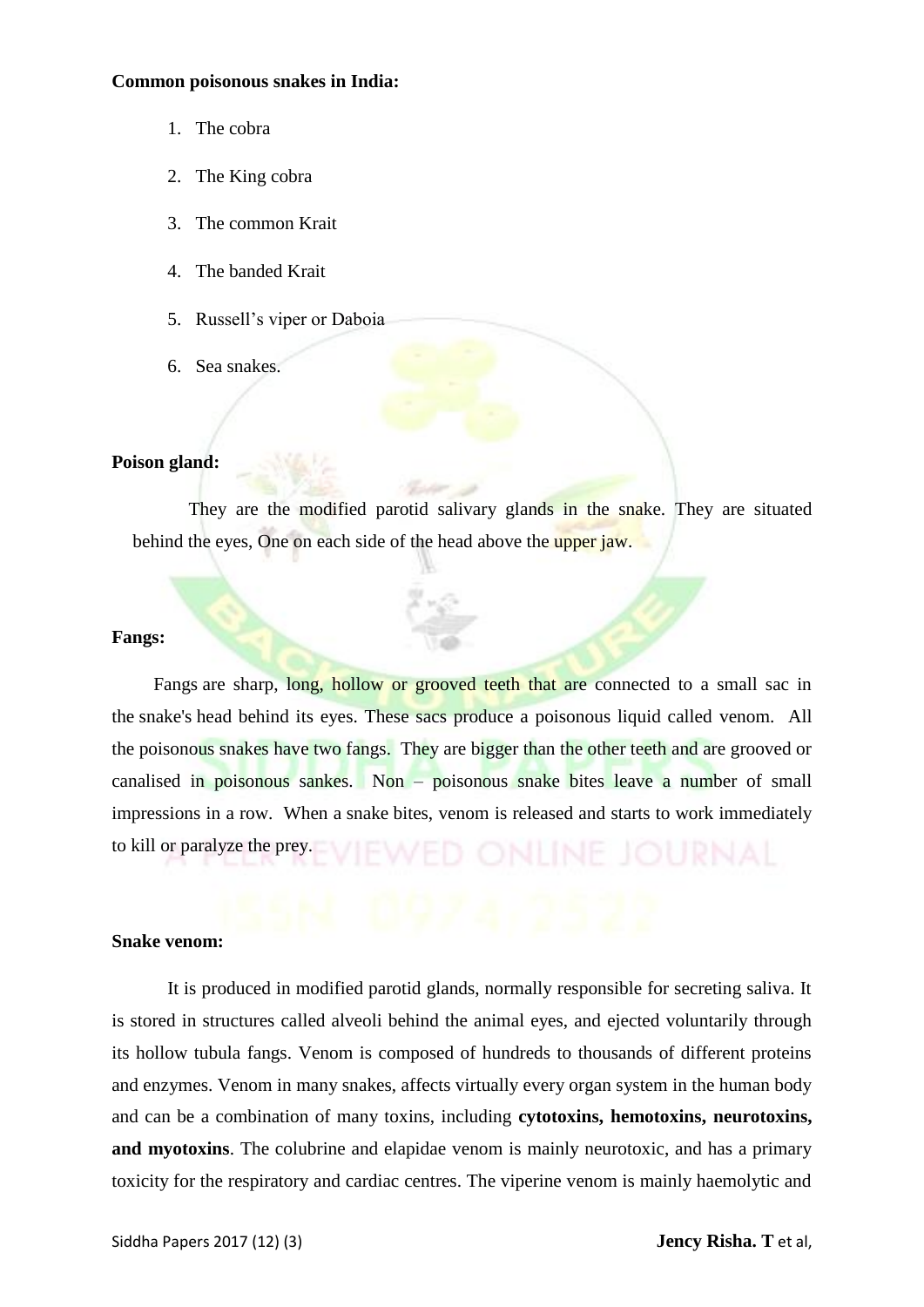causes intravascular haemolysis and depression of the coagulation mechanism. The sea snake venom is myotoxic.

## **Signs and symptoms:**

I.Local Symptoms

II.Systemic Symptoms.

## **Local Symptoms**

- Fang marks
- Bleeding
- Discoloration
- Burning sensation
- Swelling.

## **Systemic Symptoms:**

## **Central:**

- Dizziness
- **Fainting**
- Increased thirst
- Head ache

## **Vision:**

- Bluriness
- Drooping eyelids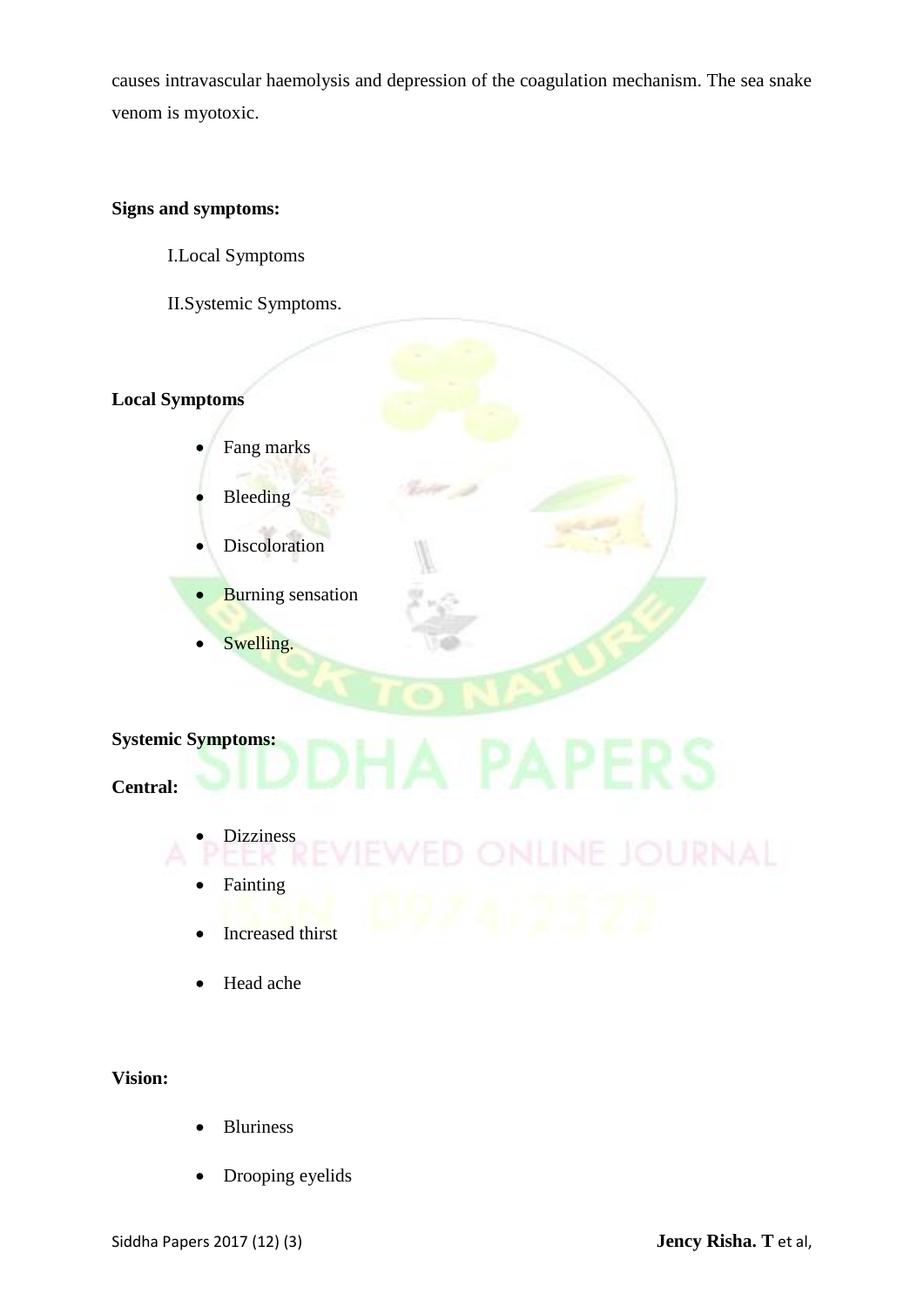## **Heart & Vessels:**

- Rapid pulse
- Low blood pressure
- Severe shock

## **Muscular:**

- Convulsions
- Loss of coordination
- Paralysis

## **Respiratory:**

**Breathing difficulty** 

## **Review of Litrature in the Treatment for Snake bite:**

| SI. | <b>INGREDIANTS</b> | <b>BOTANICAL</b>   | <b>FORMULATI</b> | <b>DOSAGE/</b>      | <b>INDICATIO</b>          |
|-----|--------------------|--------------------|------------------|---------------------|---------------------------|
| NO  |                    | NAME/              | <b>ON</b>        | <b>METHOD</b><br>OF | N                         |
|     |                    | <b>CHEMICAL</b>    |                  | <b>APPLICATION/</b> |                           |
|     |                    | <b>NAME</b>        |                  | <b>ADJUVENT</b>     |                           |
|     |                    |                    |                  |                     |                           |
| 1.  | Vembu leaf         | <b>Azadirachta</b> | Oil              | $100 - 200$ ml/     | Snake bite <sup>[4]</sup> |
|     |                    | indica.A.Juss.     |                  | Internal            |                           |
| 2.  | Vazhai bark        | Musa               | Juice            | drinking glass/     | Snake bite <sup>[4]</sup> |
|     |                    | paradisiacal.      |                  | Internal            |                           |
|     |                    | Linn.              |                  |                     |                           |
|     |                    |                    |                  |                     |                           |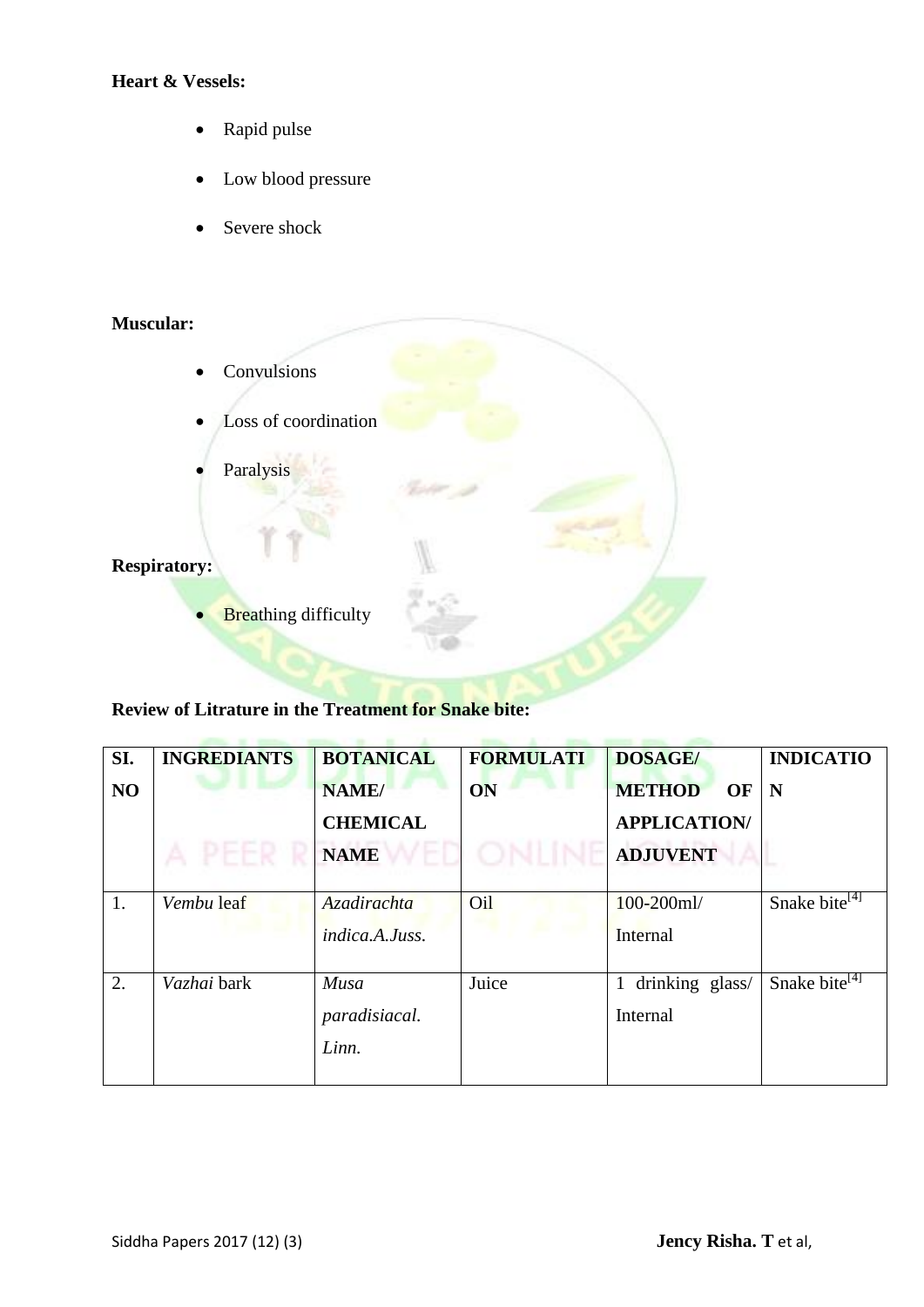| 3.  | Thumpai leaf       | Leucas<br>aspera,                    | Karkam<br>(Medicinal | Internal                   | Snake bite <sup>[4]</sup> |
|-----|--------------------|--------------------------------------|----------------------|----------------------------|---------------------------|
|     | Milagu             | Spreng.<br>Piper<br>nigrum.<br>Linn. | paste)               |                            |                           |
| 4.  | Pei churai root    | Lagenaria                            | Karkam               | Kottaipakkalavu            | Snake bite <sup>[4]</sup> |
|     |                    | siceraria(Mol)<br>Standley.          | (Medicinal<br>paste) | $(10-12gms)$ /<br>Internal |                           |
| 5.  | Vel Vel bark       | Acacia                               | Karkam               | Internal                   | Red<br>Viper              |
|     |                    | leucophloea.                         | (Medicinal           |                            | $bite^{[5]}$              |
|     | <b>Butter milk</b> | Roxb. Willd.                         | paste)               |                            |                           |
| 6.  | Thumpai leaf       | Leucas<br>aspera,                    | Liquid               | 200ml/ Internal            | Snake bite <sup>[6]</sup> |
|     | Gingili oil        | Spreng.                              |                      |                            |                           |
| 7.  | Konchi leaf        | Glycosmis                            | Karkam               | Elumichai<br>alavu         | Snake bite <sup>[6]</sup> |
|     |                    | arborea (Roxb.)                      | (Medicinal           | $(38.4556gm)$ /            |                           |
|     |                    | DC.                                  | paste)               | <b>Internal</b>            |                           |
| 8.  | Peria nankai leaf  | Polygala                             | <b>Karkam</b>        | Internal                   | Snake bite <sup>[6]</sup> |
|     |                    | elongate, Klein                      | (Medicinal           |                            |                           |
|     |                    |                                      | paste)               |                            |                           |
| 9.  | <b>Arugambul</b>   | Cynodon                              | Juice                | 100ml/ Internal            | Snake bite <sup>[6]</sup> |
|     |                    | (Linn)<br>dactylon                   |                      |                            |                           |
|     |                    | Pers                                 |                      | 16 I H                     |                           |
| 10. | Thuthuvalai flower | Solanum                              | <b>Karkam</b>        | Internal                   | Snake bite <sup>[7]</sup> |
|     |                    | tribatum. Linn                       | (Medicinal           |                            |                           |
|     |                    |                                      | paste)               |                            |                           |
| 11. | Nilavarai          | Cassia<br>senna,                     | Powder               | Internal/                  | Snake bite <sup>[7]</sup> |
|     |                    | Linn.                                |                      | Uthamani juice             |                           |
| 12. | Nartham root       | Citrus medica L.                     | Karkam               | Internal                   | Snake bite <sup>[8]</sup> |
|     |                    | Citrus<br>limon                      | (Medicinal           |                            |                           |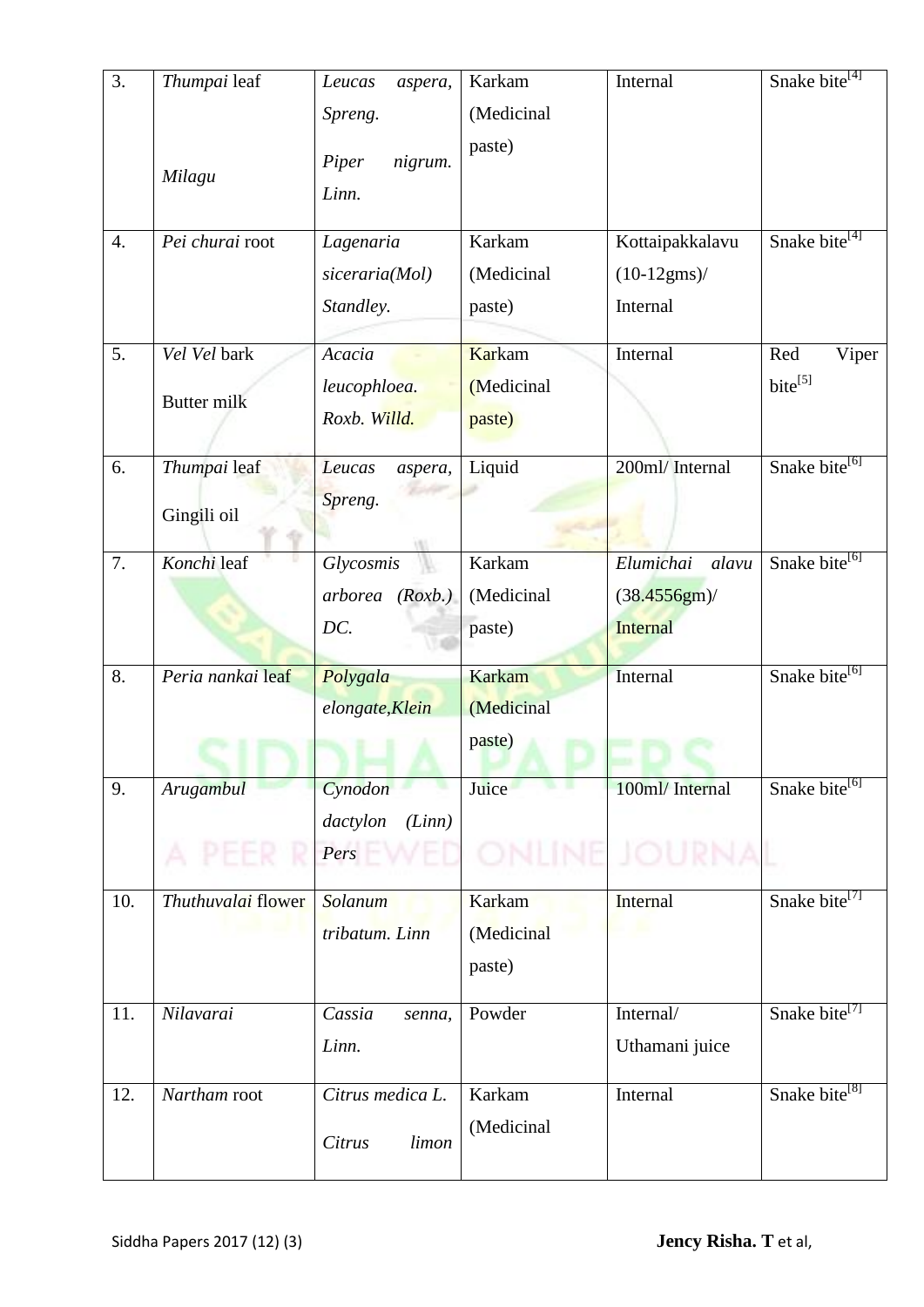|     | Elumichai root     | $(Linn)$ Burm.f.                                       | paste)               |                       |                            |
|-----|--------------------|--------------------------------------------------------|----------------------|-----------------------|----------------------------|
|     | Uppili root        | Mimosa<br>paniculata<br>Indigofera<br>tinctoria, Linn. |                      |                       |                            |
|     | Avuri root         |                                                        |                      |                       |                            |
| 13. | Vagai root         | Albizia<br>lebbeck<br>(linn.) Benth.                   | Karkam<br>(Medicinal | Internal              | Snake bite <sup>[9]</sup>  |
|     |                    | Aegle marmelos.<br>Linn. Corr                          | paste)               |                       |                            |
|     | Vilvam             | Hemidesmus<br>indicus.Linn                             |                      |                       |                            |
|     | Nannari            | $R.$ <i>Br</i>                                         |                      |                       |                            |
|     |                    |                                                        |                      |                       |                            |
|     |                    |                                                        |                      |                       |                            |
| 14. | Manoselai          | Arseni                                                 | Pills                | Payaralavu<br>$(40 -$ | Snake bite <sup>[10]</sup> |
|     |                    | disulphidum                                            |                      | 45mg)/ Internal       |                            |
|     |                    | <b>bisulphuret</b><br>$\int$                           |                      |                       |                            |
|     |                    | arsenic realger                                        |                      |                       |                            |
|     |                    | Potassh nitras                                         |                      |                       |                            |
|     |                    |                                                        |                      |                       |                            |
|     | Vediuppu<br>Kuntri | Abrus<br>precatorius, linn.                            |                      |                       |                            |
|     |                    | Lablab                                                 |                      |                       |                            |
|     |                    | purpureus, Linn.                                       |                      |                       |                            |
|     |                    |                                                        |                      |                       |                            |
|     | Avarai vithu       | Brassica juncea,<br>Czern & Coss.                      |                      |                       |                            |
|     |                    | Nicotiana<br>tabacum.Linn                              |                      |                       |                            |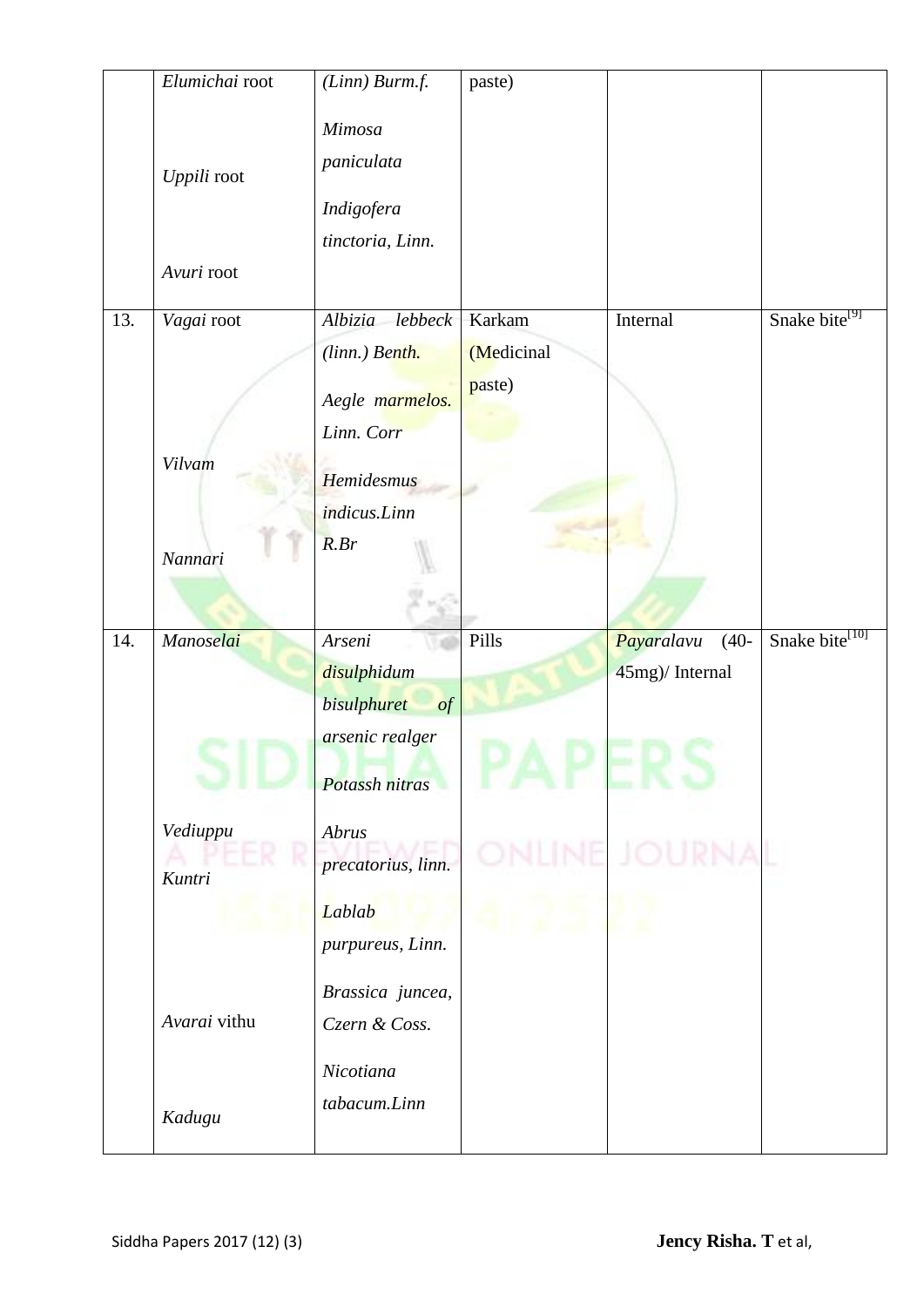|     | Pugaiyilai juice                                                                  |                                                                                                                    |                                       |                                                 |                            |
|-----|-----------------------------------------------------------------------------------|--------------------------------------------------------------------------------------------------------------------|---------------------------------------|-------------------------------------------------|----------------------------|
| 15. | Ven kuntri root<br>Water                                                          | Abrus<br>precatorius, linn.                                                                                        | Karkam<br>(Medicinal<br>paste)        | Internal                                        | Cobra bite <sup>[11]</sup> |
| 16. | Nirmulli root<br>Water                                                            | Hygrophila<br>auriculata                                                                                           | Karkam<br>(Medicinal<br>paste)        | Internal                                        | Viper bite <sup>[11]</sup> |
| 17. | Kurinchan root<br>Hot water                                                       | Hiptage<br>benghalensis<br>(Linn) Kurz.                                                                            | Karkam<br>(Medicinal<br>paste)        | /Bds<br>Internal<br>48days                      | Snake bite <sup>[12]</sup> |
| 18. | Arugan root                                                                       | Cynodon<br>dactylon<br>(Linn)<br>Pers                                                                              | Dicoction                             | Internal                                        | Viper bite <sup>[12]</sup> |
| 19. | <b>Amukkura</b><br>samoolam<br>Hot water                                          | Withania<br>somnifera (Linn)<br>Dunal.                                                                             | Karkam<br>(Medicinal<br>paste)        | <b>Internal</b>                                 | Viper bite <sup>[13]</sup> |
| 20. | Uttamani leaf juice<br>Kuppai meni leaf<br>juice<br>Akasha<br>garudan<br>kizhangu | Pergularia<br>daemia (Forssk)<br>Chiov.<br>Acalypha<br>indica.Linn<br>Corallocarpus<br>epigaeus Benth.<br>Ex Hook. | <b>Karkam</b><br>(Medicinal<br>paste) | Kottaipakkalavu(<br>$10 - 12$ gms)/<br>Internal | Cobra bite <sup>[14]</sup> |
| 21. | Kuppai meni root<br>Avuri root                                                    | Acalypha<br>indica.Linn<br>Indigofera                                                                              | Karkam<br>(Medicinal<br>paste)        | Paakalavu<br>(6.022gm) /<br>Internal            | Snake bite <sup>[14]</sup> |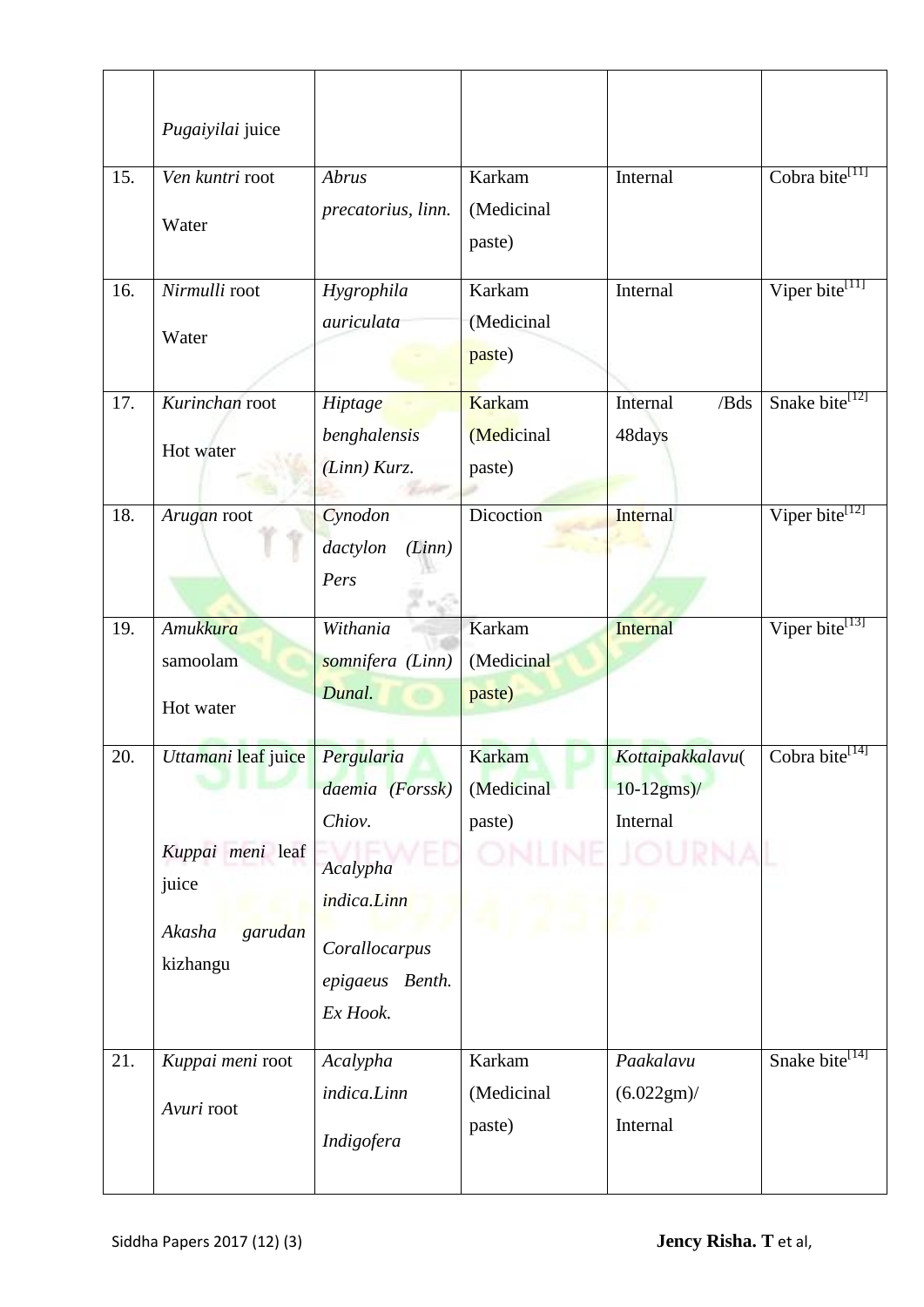|     | Vasambu                   | tinctoria, Linn.                                   |                             |                                                                |                            |
|-----|---------------------------|----------------------------------------------------|-----------------------------|----------------------------------------------------------------|----------------------------|
|     | Vengayam                  | Acorus<br>calamus.Linn<br>Allium cepa.Linn         |                             |                                                                |                            |
| 22. | Kazharchi<br>root<br>bark | Caesalpinia<br>(Linn)<br>bonduc,<br>Roxb.          | Powder                      | Verukadi<br>$(1250 -$<br>1500mg)/<br>Internal/<br>Hot<br>water | Snake bite <sup>[14]</sup> |
| 23. | Vellarugu leaf            | Enicostemma<br>axillare.<br>(Lam)<br>Raynal        | Juice                       | Internal                                                       | Snake bite <sup>[17]</sup> |
| 24. | Kovai leaf                | Coccinia grandis<br>(Linn) Voigt.                  | Juice                       | External                                                       | Snake bite <sup>[8]</sup>  |
| 25. | Thai velai                | Gynandropsis<br>gynandra (Linn.)<br><b>Briquet</b> | Nasiyam<br>(Nasal<br>drops) | External                                                       | Snake bite <sup>[14]</sup> |
|     | Erukku leaf               | Calotropis<br>gigantean (Linn)<br>R.Br.            |                             |                                                                |                            |
|     | Navacharam                | Ammoni<br>Chloridum                                |                             |                                                                |                            |
| 26. | Thumpai flower            | Leucas<br>aspera,<br>Spreng.                       | Nasiyam (Nasal<br>drops)    | External                                                       | Snake bite <sup>[15]</sup> |
| 27. | Chiruchinni leaf          | Acalypha<br>fruiticosa, Forsk.                     | Paste                       | External                                                       | Snake bite <sup>[16]</sup> |
|     | Erukku leaf               | Calotropis<br>gigantean (Linn)<br>R.Br.            |                             |                                                                |                            |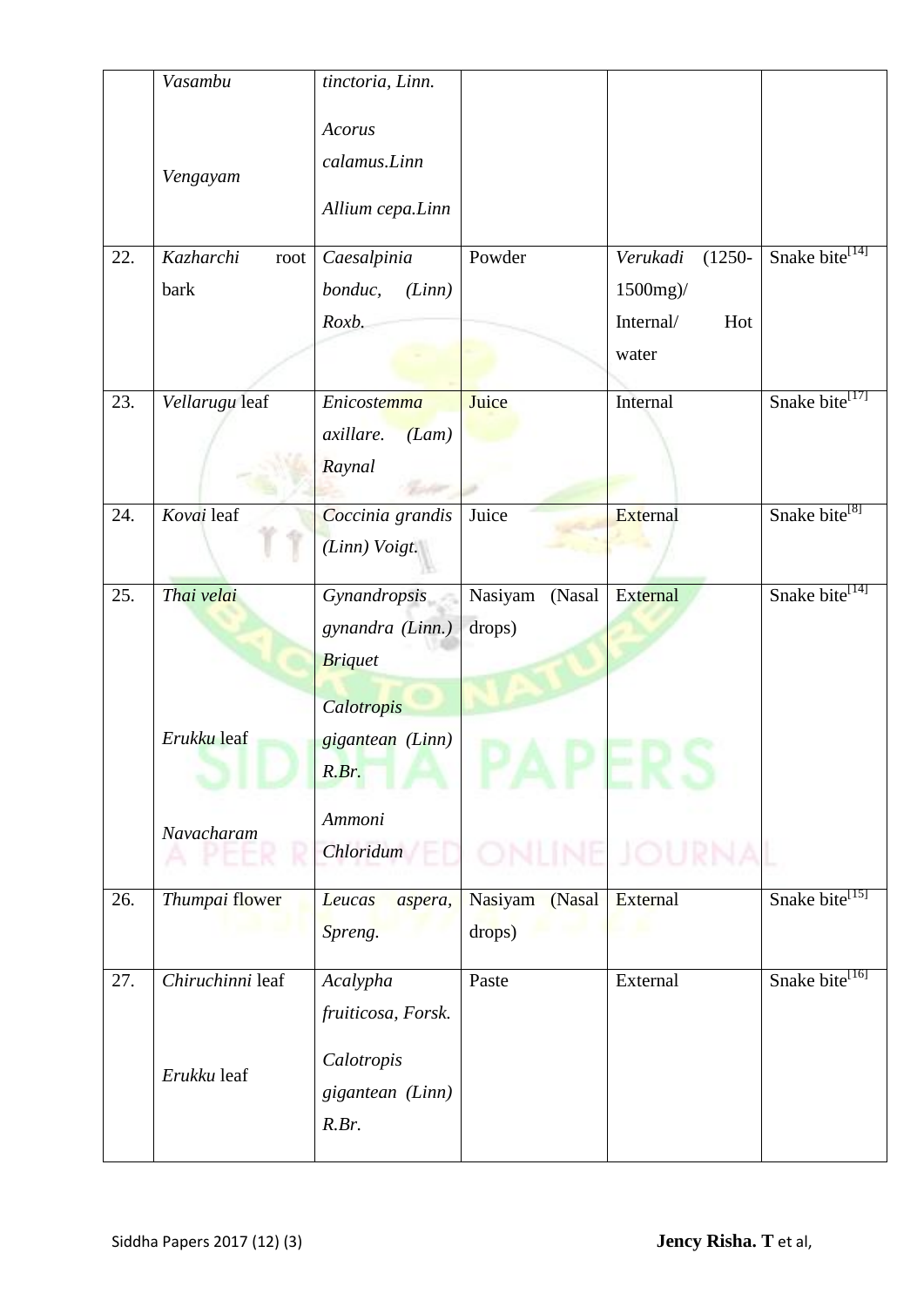| 28. | Thuththi leaf    | Abutilon indicum   | Pattru (Plaster) | External | Snake bite <sup>[16]</sup> |
|-----|------------------|--------------------|------------------|----------|----------------------------|
|     |                  | Carum copticum     |                  |          |                            |
|     | <b>Omam</b>      | Benth & Hook.f.    |                  |          |                            |
|     | Gingili oil      |                    |                  |          |                            |
|     |                  |                    |                  |          |                            |
|     |                  |                    |                  |          |                            |
| 29. | Erukku leaf      | Calotropis         | Nasiyam<br>(Eye, | External | Snake bite <sup>[17]</sup> |
|     |                  | gigantean (linn)   | Ear, Nose drops) |          |                            |
|     |                  | R.Br.              |                  |          |                            |
|     |                  | Nicotiana          |                  |          |                            |
|     | Pugaiyilai juice | tabacum.Linn       |                  |          |                            |
|     |                  |                    |                  |          |                            |
| 30. | Thumpai          | Leucas<br>aspera,  | Patru (Plaster)  | External | Snake bite <sup>[17]</sup> |
|     |                  | Spreng.            |                  |          |                            |
|     |                  | Ocimum             |                  |          |                            |
|     | <b>Thulasi</b>   | sanctum.Linn       |                  |          |                            |
|     |                  |                    |                  |          |                            |
|     |                  | Piper<br>nigrum.   |                  |          |                            |
|     | Milagu           | Linn.              |                  |          |                            |
|     |                  | Piper<br>betle.    |                  |          |                            |
|     |                  | Linn.              |                  |          |                            |
|     | Vetrilai         |                    |                  |          |                            |
|     |                  | Sodium Chloride    |                  |          |                            |
|     |                  |                    |                  |          |                            |
|     | Uppu             |                    |                  |          |                            |
| 31. | Pungu root       | Pongamia           | Patru (Plaster)  | External | Snake bite <sup>[18]</sup> |
|     |                  | pinnata<br>(Linn.) |                  |          |                            |
|     |                  | Pierre.            |                  |          |                            |
|     | Nerunjil Kai     | Tribulus           |                  |          |                            |
|     |                  |                    |                  |          |                            |
|     |                  | terrestris.Linn    |                  |          |                            |
| 32. | Milagu           | Piper<br>nigrum.   | Nasiyam          | External | Blackcobra                 |
|     |                  |                    |                  |          |                            |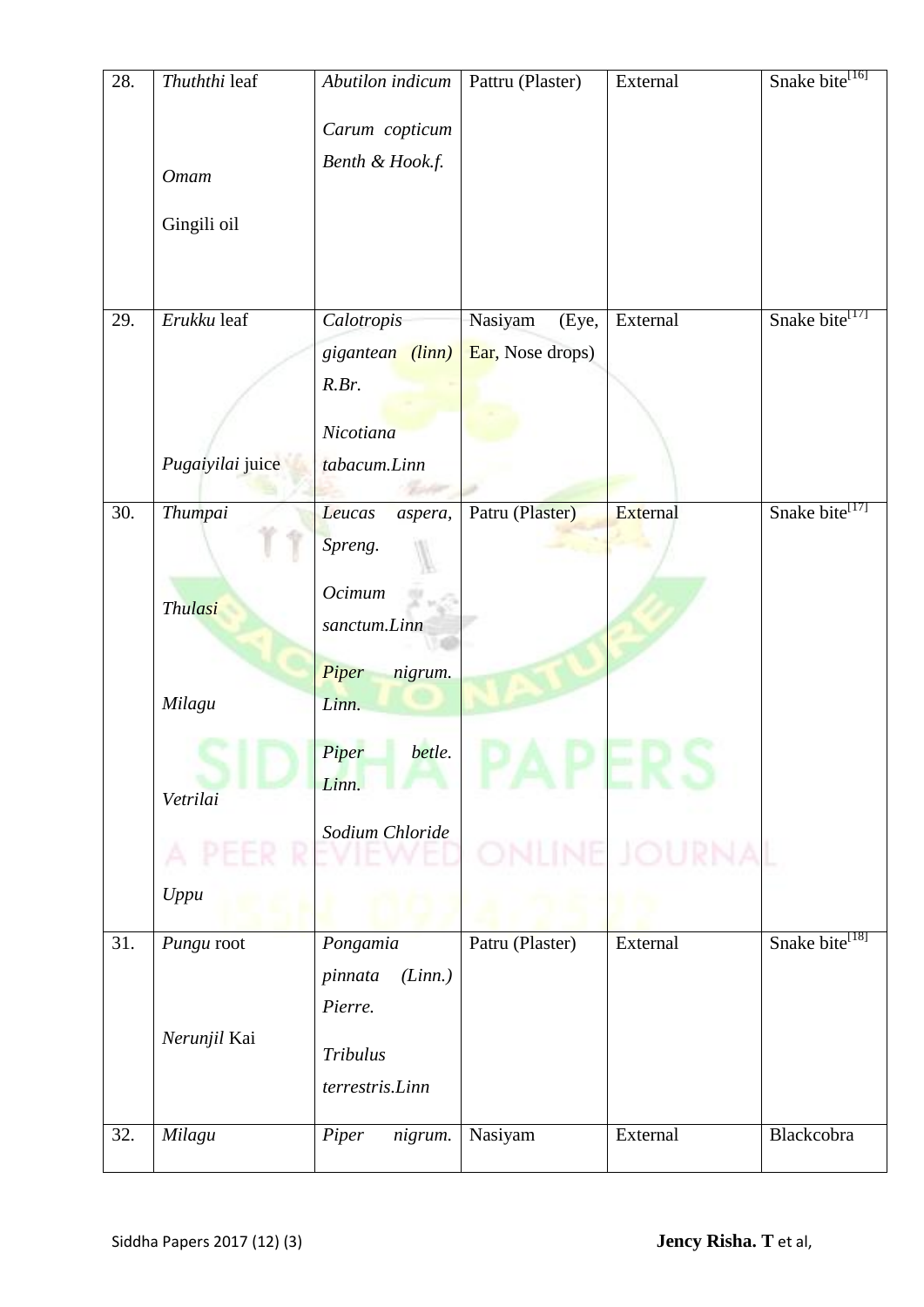|                 | Linn.                            | (Snuffing) | $\overline{\text{bite}^{[18]}}$ |
|-----------------|----------------------------------|------------|---------------------------------|
| Perungayam      | Ferula asafetida,<br>Linn.       |            |                                 |
| Kuntri          | Abrus<br>precatorius, linn.      |            |                                 |
|                 | Caesalpinia<br>bonduc,<br>(Linn) |            |                                 |
| Kazharkodi seed | Roxb.                            |            |                                 |

## **Other prepared medicines:**

- 1) Aanantha vairavan Kuzhigai for internal and external<sup>[19]</sup>.
- 2) *Kowshigar kuzhambu* for internal and external<sup>[20]</sup>.
- 3) *Pirandai kattu* for external<sup>[21]</sup>.
- 4) *Neelakanda kuzhigai* for internal<sup>[21]</sup>.

# **Herbs used in Snake bite:**

| SI.No            | <b>Local name</b> | <b>Botanical name</b>                       | <b>Part used</b>              |  |
|------------------|-------------------|---------------------------------------------|-------------------------------|--|
| 1                | <i>Thumpai</i>    | Leucas aspera, Spreng                       | Whole plant <sup>[15]</sup>   |  |
| $\overline{2}$   | Kollankovai       | epigaeus<br>Corallocarpus<br>Benth. Ex Hook | $Root^{[15]}$                 |  |
| 3                | Karisalai         | Eclipta prostrate, Linn.                    | Whole plant <sup>[15]</sup>   |  |
| $\boldsymbol{4}$ | Manjal            | Curcuma longa. Linn                         | Dried rhizome <sup>[15]</sup> |  |
| 5                | Yetti             | <i>Strychnos</i><br>nux-vomica,<br>Linn     | $\text{Seed}^{\overline{15}}$ |  |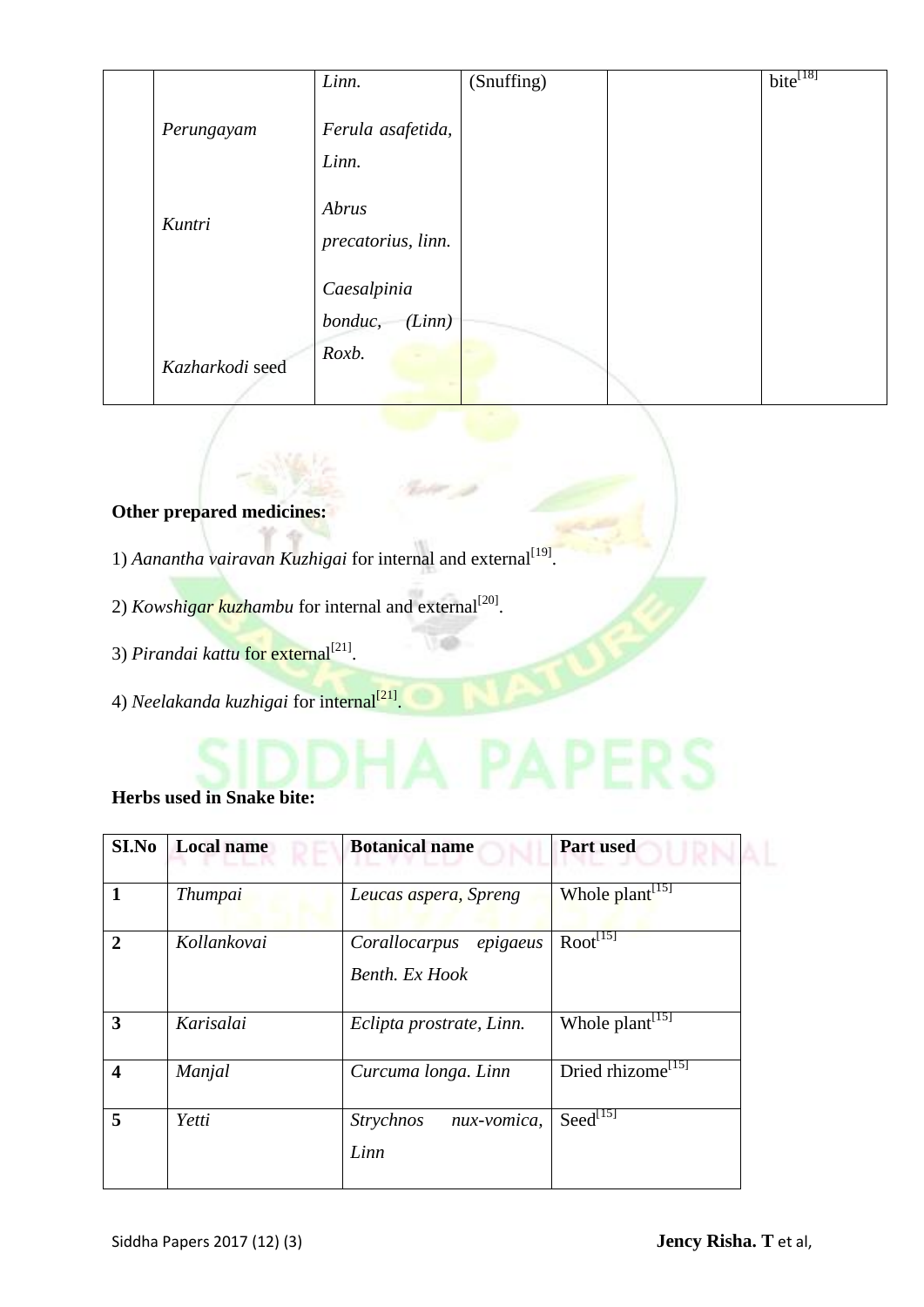| 6  | Vellilothiram  | Symplocos<br>racemosa.Roxb.              | $Bark^{[15]}$                 |
|----|----------------|------------------------------------------|-------------------------------|
| 7  | Thuthuvalai    | Solanum trilobatum. Linn                 | $Fruit^{[15]}$                |
| 8  | Shivanar vembu | Indigofera aspalathoides,<br>Vahl ex Dc. | Whole plant <sup>[15]</sup>   |
| 9  | Naga-mali      | Rhinacanthus<br>nasuta<br>(Linn) Kurz.   | $Leaf^{[15]}$                 |
| 10 | Nancharuppan   | indica<br>Tylophora<br>(Burm.f) Merrill. | Whole plant <sup>[15]</sup> . |

### **First aid**

In Snake bite, the first aid recommendations may vary, in part because different snakes have different types of venom. Some have little local effect, but have life threatening systemic effects.

The following methods are using in first aid:

- $\triangleright$  Immobilization of victim
- > Antivenom administration
- $\triangleright$  Application of a tourniquet to the bitten limb is generally not recommended.
- $\triangleright$  Incision on the bitten area and suction of poison is not recommended.
- $\triangleright$  Sucking out venom, either by mouth or with a pump, does not work and may harm the affected area directly.

#### **Discussion and Conclusion:**

Snake bite is a major public health problem. Toxicology is given highest importance among the branches of medicine owing to its need for emergency management. The physician who treats a snake bite victim needs to be careful and confident. There are number of books written in Tamil Siddha books. "Sarabaentira vaiddiya muraigal (Visha roga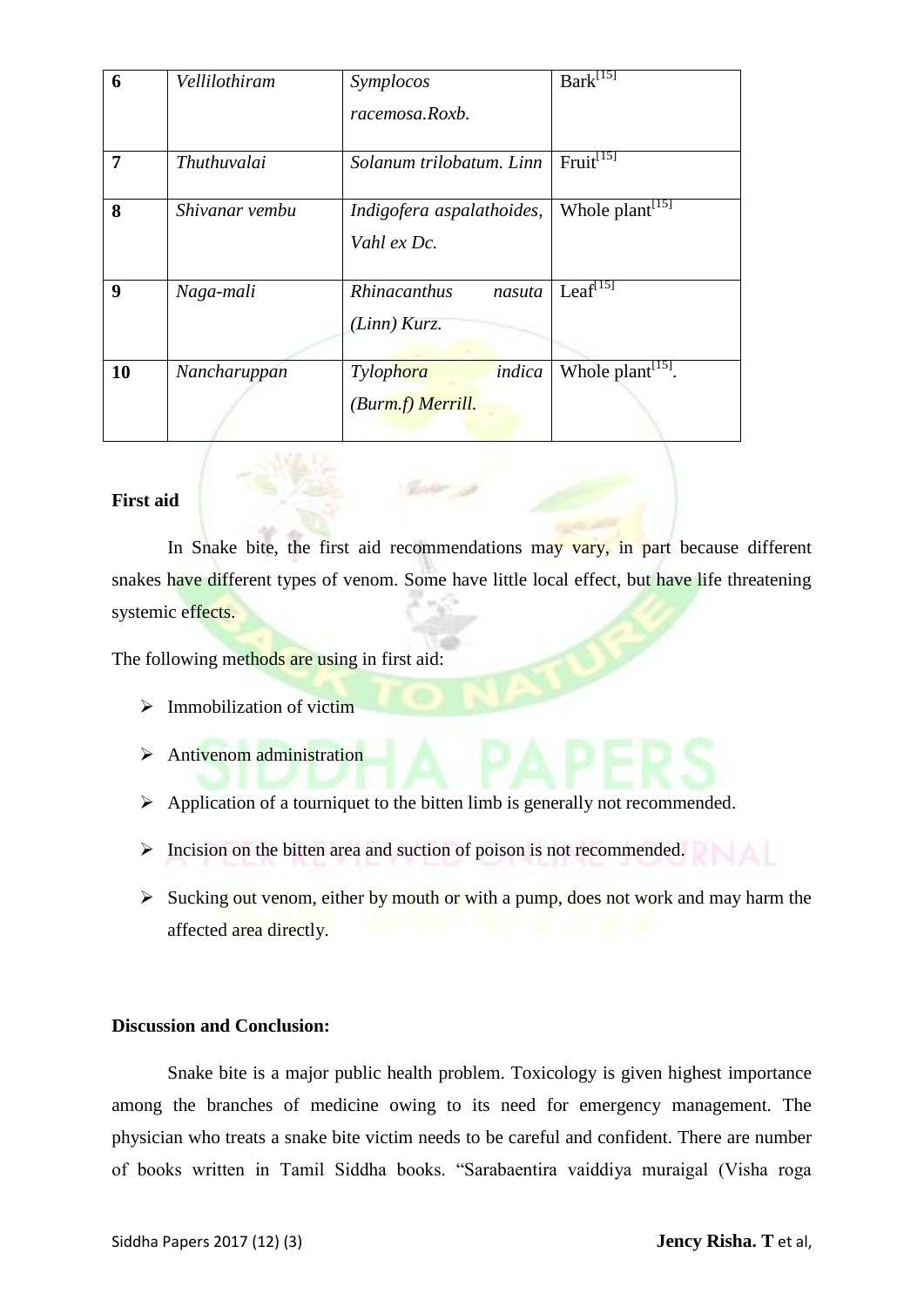sigitchai)" is one such book in siddha system. There are many traditional preperations and formulations successfully treating snake bite cases upto this day. These preparations which can give confidence to young practitioners of Siddha system in handling emergencies in Snake bite cases. This review of literature will helpful to do further research work and clinical trials for Snake bites in future.

#### **Acknowledgement**

I wish to express my gratitude and acknowledgement to The vice-chancellor, The Tamil Nadu Dr.M.G.R.Medical University, Guindy, Chennai. The Director of Indian medicine and Homeopathy and specially thank to **The Principal, GSMC**, Palayamkottai and to Dr. Thomas M.Walter, Mr.N.Thabasimony, Mrs.M.Pushpam, Mr.Vibildas, Mrs.T.Husmin Risha, Dr.N.Priyanga, Dr.R.Sathya, Dr.R.Agalya, Dr.T.Aparnaa, Dr.K.Balasubramaniyan, Dr.U.Deeptisarada, Dr.V.Gunasundhari, Dr.M.N.Parandhaman, Dr.M.Praba, Dr.K.Velmurugan, Dr.B.Vikkesh for their full support to complete this study.

#### **Reference**

- **1.** Dr.K.S.Narayan Reddy M.D., D.C.P., Ph.D., F.A.M.S., F.I.M.S.A., F.A.F.Sc., F.I.A.M.S., F.A.F.M., Dr. O.P. Murty M.D., The Essentials of Forensic Medicine And Toxicology., Page:558-566.
- **2.** "Snake antivenoms; Fact sheet no 337", World health organization. February 2015. Retrieved 16 may 2017.
- **3.** Lupano, Guglielmo, Peola, Paolo (1915). Corso di scienze Naturali a uso delle Scuole complementary [A Course Of Natural Sciences for the complementary Institutes] (in Italian).G.B.Paravia.
- *4. K.Arumugam RIMP., Vishakadi Maruthuvam.,* Page:145.
- **5.** *Sirumanavoor.Munisamy muthaliyar., Visha Vaiddiya Sindhamani.,* Page:83.
- *6. Abasthamban., Visha murivu poochikadi vaiddiyam.,* Page:77-78.
- **7.** *Dr.S.Sithambara thanupillai., Patharthagunam., Mooligai vagupu.,* Part-2., Page:58, 61.